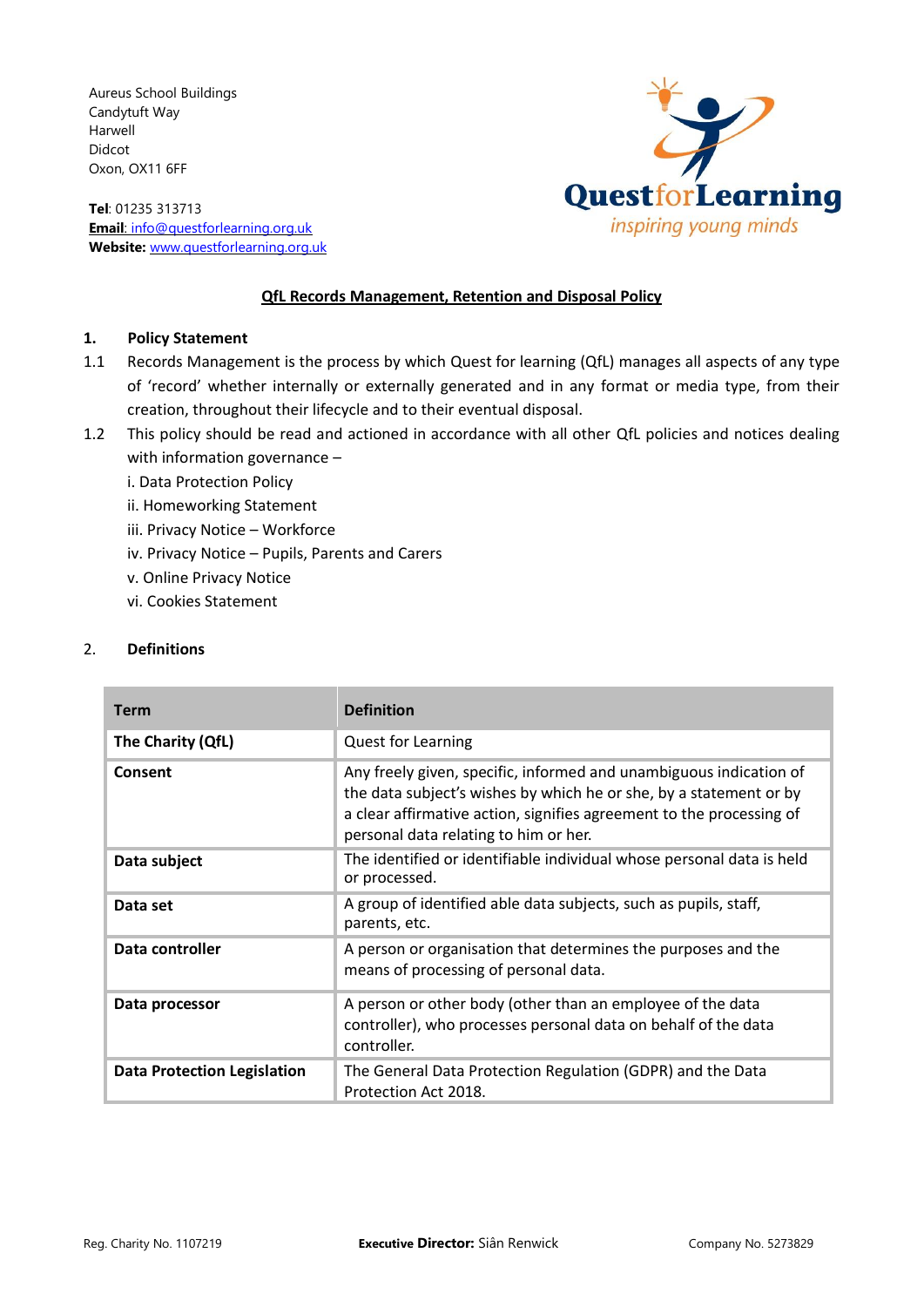| <b>Personal data</b>                          | Any information relating to an identified, or identifiable individual.<br>This may include the individual's:<br>Name (including initials)<br>Identification number<br>$\bullet$<br>Location data<br>$\bullet$<br>Online identifier, such as a username<br>$\bullet$<br>It may also include factors specific to the individual's physical,<br>physiological, genetic, mental, economic, cultural or social<br>identity.                                                                                                 |  |
|-----------------------------------------------|------------------------------------------------------------------------------------------------------------------------------------------------------------------------------------------------------------------------------------------------------------------------------------------------------------------------------------------------------------------------------------------------------------------------------------------------------------------------------------------------------------------------|--|
| <b>Special categories of</b><br>personal data | Personal data which is more sensitive and so needs more<br>protection, including information about an individual's:<br>Racial or ethnic origin<br>Political opinions<br>$\bullet$<br>Religious or philosophical beliefs<br>$\bullet$<br>Trade union membership<br>$\bullet$<br>Genetics<br>$\bullet$<br>Biometrics (such as fingerprints, retina and iris patterns),<br>$\bullet$<br>where used for identification purposes<br>Health - physical or mental<br>$\bullet$<br>Sex life or sexual orientation<br>$\bullet$ |  |
| <b>Processing</b>                             | Anything done to personal data, such as collecting, recording,<br>organising, structuring, storing, adapting, altering, retrieving,<br>using, disseminating, erasing or destroying.<br>Processing can be automated or manual.                                                                                                                                                                                                                                                                                          |  |
| Personal data breach                          | A breach of security leading to the accidental or unlawful<br>destruction, loss, alteration, unauthorised disclosure of, or<br>access to personal data.                                                                                                                                                                                                                                                                                                                                                                |  |
| <b>Subject Access Request (SAR)</b>           | A request by an individual to the Charity pursuant to Article 15 of the<br>GDPR.                                                                                                                                                                                                                                                                                                                                                                                                                                       |  |
| <b>Suppression List</b>                       | A register recording the details of data subjects that do not consent<br>to specific information being sent, emailed or copied to them.                                                                                                                                                                                                                                                                                                                                                                                |  |

# **3. Relevant Data Protection Principles**

- 3.1 The data protection principles which directly relate to the management, retention and disposal of Personal Data are that the Personal Data must be:
- i. Adequate, relevant and limited to what is necessary in relation to the purposes for which they are processed (Article 5(1)(c) of the GDPR)
- ii. Accurate and, where necessary, kept up to date; every reasonable step must be taken to ensure that personal data that are inaccurate, having regard to the purposes for which they are processed, are erased or rectified without delay (Article 5(1)(d) of the GDPR
- iii. Kept in a form which permits identification of data subjects for no longer than is necessary for the purposes for which the personal data are processed (Article 5(1)(e) of the GDPR)
- iv. Processed in a manner that ensures appropriate security of the personal data, including protection against unauthorised or unlawful processing and against accidental loss, destruction or damage, using appropriate technical or organisational measures (Article 5(1)(f) of the GDPR)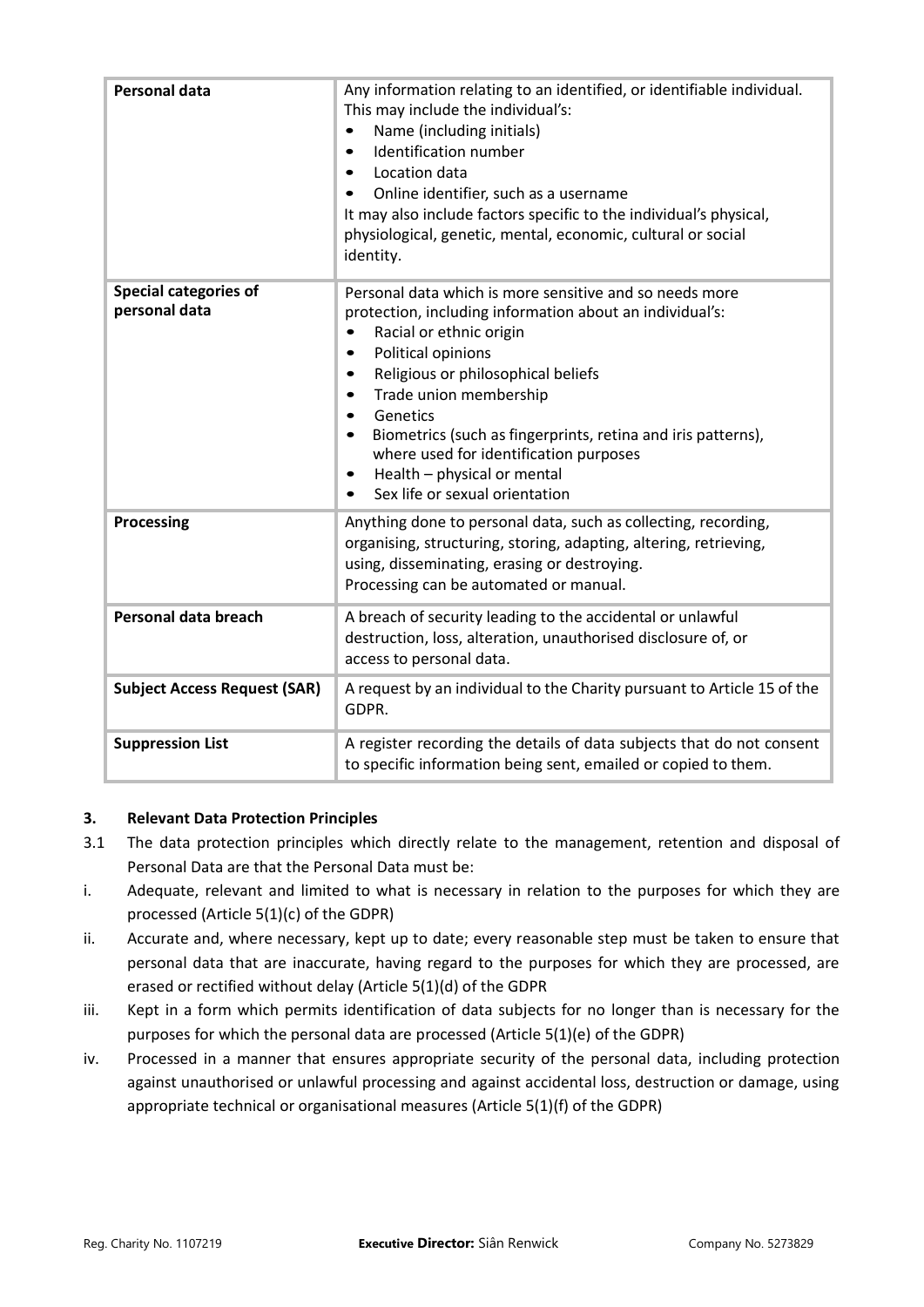### **4. Retention Periods**

- 4.1 In line with Article 5(1)(e) of the GDPR as set out at 3.1 (iii) above, the Charity will not retain Data in an identifiable form for any longer than necessary for the purpose for which it was obtained and in determining an appropriate retention period will take into account the following:
- i. The current and future value of the Data.
- ii. The costs, risks and liabilities associated with retaining the Data in an identifiable form.
- iii. The ease or difficulty in ensuring the Data remains accurate and up-to-date.
- iv. Any applicable statutory limitation periods.
- v. Any relevant guidance documents.
- 4.2 Default Periods
- i. The default period is the minimum period for which the Charity will retain Data. At the conclusion of the default period, the Charity will review the Data being held and determine whether it can be destroyed in accordance with paragraph 6 below. See - *Appendix A – Data Retention Schedule.*
- ii. The standard default period for retaining Data will be as recommended by the Information Commissioner's Office and as set out in the Records Management Toolkit for Schools produced by the Records Management Society. This can be found at <http://www.irms.org.uk/resources/informationguides/199-rm-toolkit-for-school>
- iv. The Charity will take into account the matters set out in paragraph 4.3 below in determining whether Data will be retained beyond the default period.
- 4.3 Exceptions to the Default Period
- i. In the majority of cases Data will be securely disposed of when it reaches the end of the retention period. When assessing whether Data should be retained beyond the retention period the Charity will consider whether:
- a) The Data is subject to a current request pursuant to the GDPR.
- b) The Charity is the subject of, or involved in, ongoing legal action to which the Data is or may be relevant.
- c) The Data is, or could be, needed in connection with an ongoing investigation.
- d) The Data is processed solely for archiving purposes in the public interest, scientific or historical research purposes or statistical purposes, and the Charity has put in place appropriate technical and organisational measures.
- e) There are changes to the regulatory or statutory framework which require the Data to be retained for a longer period.
- f) The data subject has exercised their right to restrict the processing of the Data in accordance with Article 18 of the GDPR.

# **5. Storage of Data**

Data will be stored in accordance with the policies and notices mentioned in section 1.2 above, these policies have been drawn up in line with guidance provided by the Information Commissioners Office.

#### **6. Disposal of Data**

- 6.1 When Data identified for disposal is destroyed, a register of the Data destroyed will be kept.
- 6.2 The destruction of Data is an irreversible act and must be clearly documented. All Data identified for disposal will be destroyed under confidential conditions by the Charity.
- 6.3 The Charity may sub-contract to another organisation its obligations to dispose of Data under confidential conditions.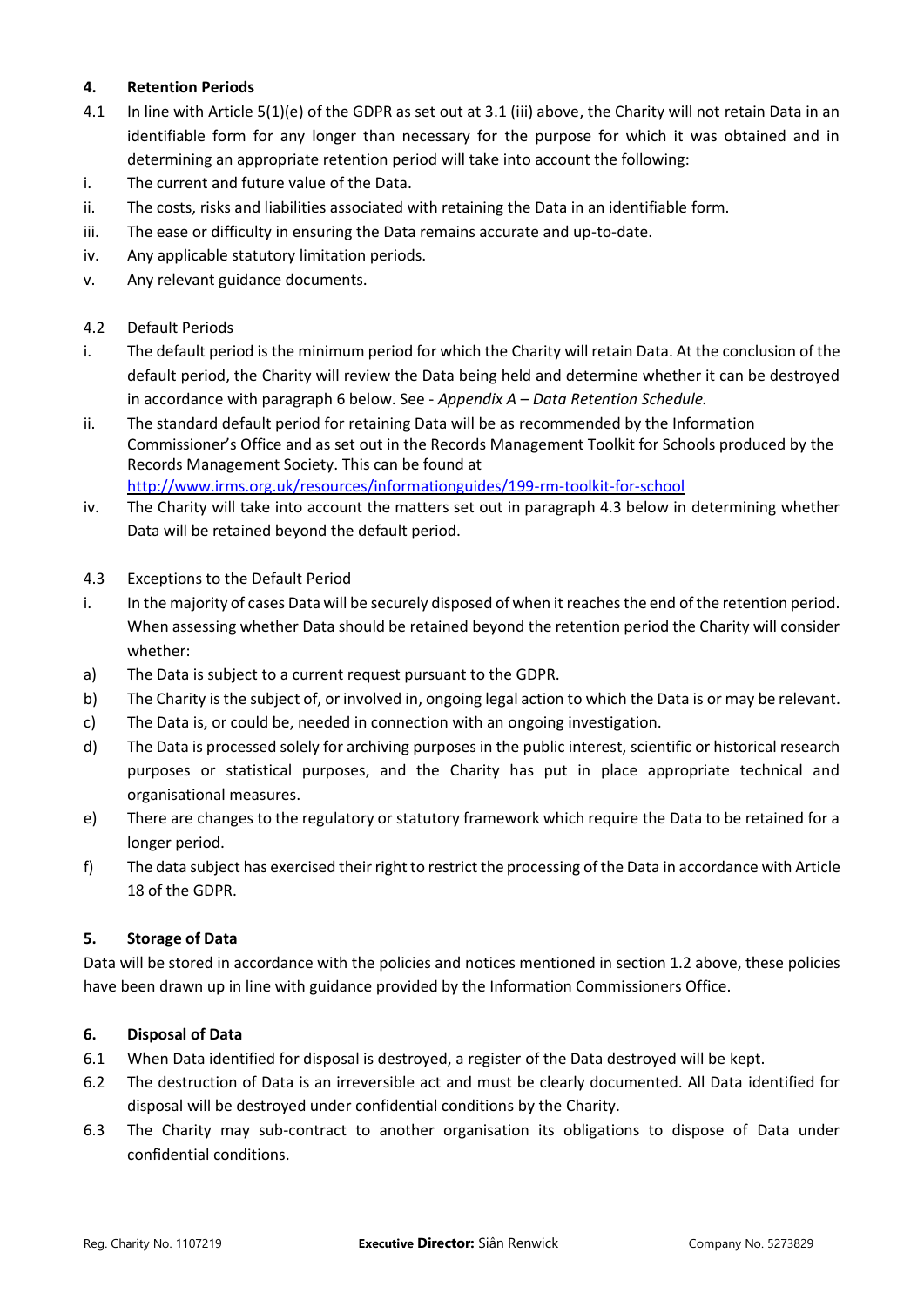- 6.4 Where the Charity sub-contracts its obligation to securely dispose of Data to a subcontractor or other third party, the Charity will satisfy itself of the subcontractor/third party's experience and competence to do so.
- 6.5 The decision for the destruction and disposal of Data must be made by nominated member of staff.

### **7. Manual Records**

Where Data is held in paper or other manual form, the default period for retaining Data has expired and none of the exceptions for retaining Data beyond the default period at set out at paragraph 4.3 (i) (a) to (e) is satisfied, the Charity will ensure the Data is shredded or otherwise confidentially disposed of by the Charity or by a person duly authorised by the Charity to confidentially destroy the Data.

Paper data relating to pupils will be stored securely in the Quest for Learning offices following the pupils completion of the programme, and additional copies will be disposed of by shredding.

#### **8. Electronic Records**

- 8.1 Where Data is held in an electronic format the Charity or Trust will, where feasible, use its reasonable endeavours to:
- i. Put the Data beyond use so that the Data is no longer on a live electronic system and cannot be accessed by a Data Processor.
- ii. Permanently delete the Data from the Charity electronic systems when and where this becomes possible. The Charity will only engage Data Processors that are able to provide sufficient guarantees in relation to the secure disposal of Data.
- 8.2 Where the steps set out at paragraph 8.1 (a) to (d) are complied with, the Charity considers the Data to be 'put beyond use' and this Data will not be used in order to respond to a Subject Access Request.

#### **9. Monitoring and Review**

This policy will be reviewed by the nominated person responsible for data protection in the Charity every 4 years or earlier if required and may be subject to change.

#### **Contact**

If you would like to discuss anything in this policy, please contact:

The Administrator, Quest for Learning, Aureus School Buildings, Candytuft Way, Harwell, Didcot, Oxfordshire, OX11 6FF, 01235 313713, [info@questforlearning.org.uk](mailto:info@questforlearning.org.uk)

This policy was last updated: 9 September 2020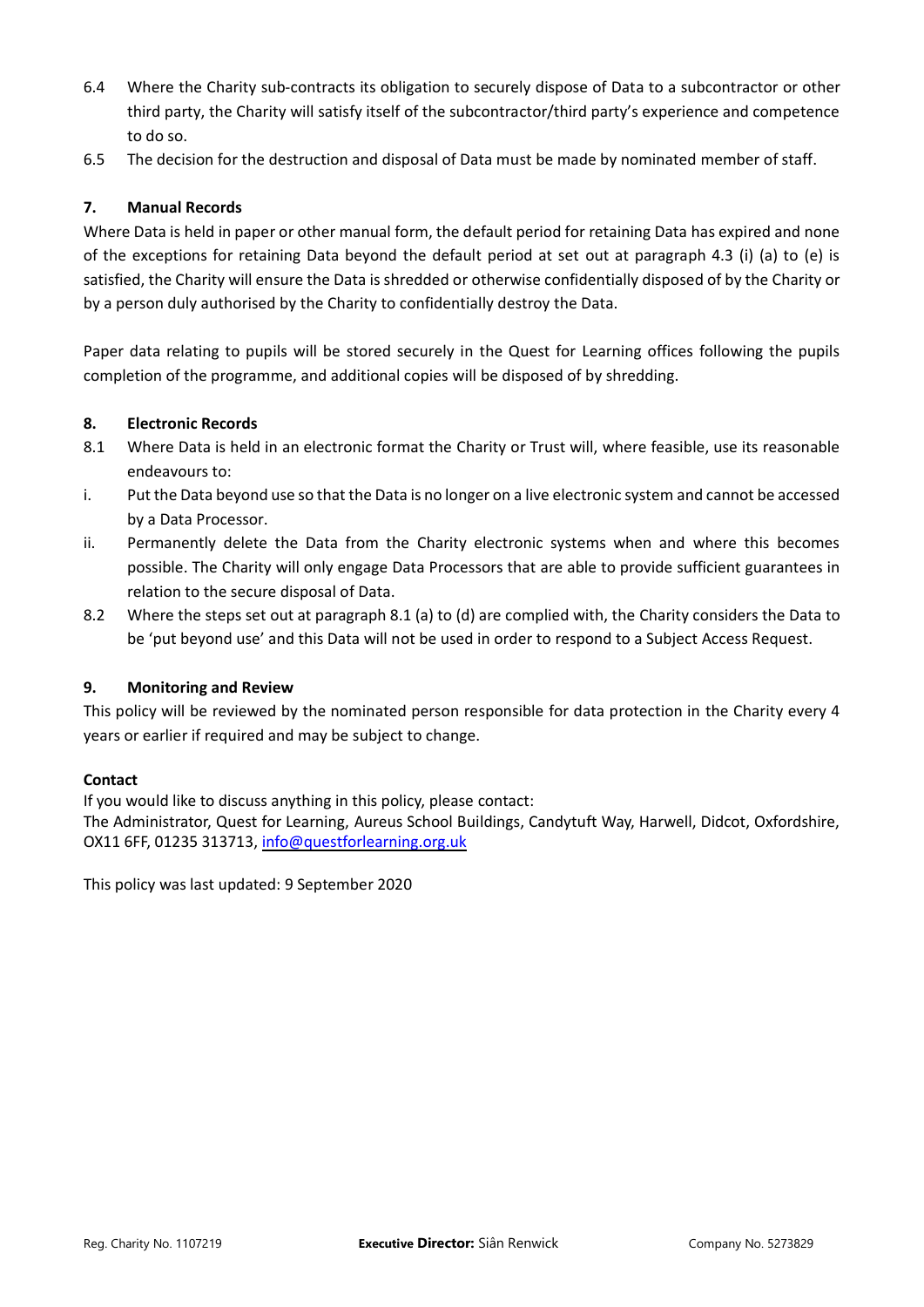# **Appendix A Records Retention Schedule**

| <b>Record Type</b>                                                                     | <b>Legislation/Reasons for Retention</b>                                      | Requirement                                                                                                                                        |
|----------------------------------------------------------------------------------------|-------------------------------------------------------------------------------|----------------------------------------------------------------------------------------------------------------------------------------------------|
| <b>Company Records</b>                                                                 |                                                                               |                                                                                                                                                    |
| Company Articles of<br>Association, Rules/ bylaws                                      | Companies Act 2006<br><b>Charities Act 2011</b>                               | Permanent                                                                                                                                          |
| Academy funding<br>agreement and any<br>supplemental agreements                        | Charities Act 2011                                                            | Permanent                                                                                                                                          |
| Member/trustee/director/<br>governor minutes of meetings<br>and written<br>resolutions | Companies Act 2006<br><b>Charities Act 2011</b>                               | Permanent. Retain one<br>signed master copy, together<br>with one copy of any related<br>agenda                                                    |
| Confidential minutes of<br>Member/trustee/director/<br>meetings                        | Data Protection regulation<br>Companies Act 2006<br><b>Charities Act 2011</b> | Permanent, but consider<br>possible data protection<br>issues, redact if necessary,<br>and retain one signed master<br>copy and any related agenda |
| Documents of clear historical/<br>archival significance                                | Data Protection regulation                                                    | Permanent if relevant data<br>protection regulation<br>provisions are met.                                                                         |
| Contracts e.g. with suppliers<br>or grant makers                                       | Limitation Act 1980                                                           | Length of contract term plus<br>6 years                                                                                                            |
| Contracts executed as deeds                                                            | Limitation Act 1980                                                           | Length of contract term plus<br>12 years                                                                                                           |
| IP records and legal files re<br>provision of service                                  | Limitation Act 1980                                                           | Recommended: Life of<br>service provision or IP plus 6<br>years                                                                                    |
| <b>Tax and Finance</b>                                                                 |                                                                               |                                                                                                                                                    |
| Annual accounts and review<br>(including transferred records<br>on amalgamation)       | Companies Act 2006<br>Charities Act 2011                                      | Minimum 6 years<br>requirement                                                                                                                     |

| Tax and accounting records               | Finance Act 1998<br>Taxes Management Act 1970 | 6 years from end of relevant<br>tax year       |
|------------------------------------------|-----------------------------------------------|------------------------------------------------|
| Information relevant for<br>VAT purposes | Finance Act 1998 and<br>HMRC Notice 700/21    | Minimum 6 years from end of<br>relevant period |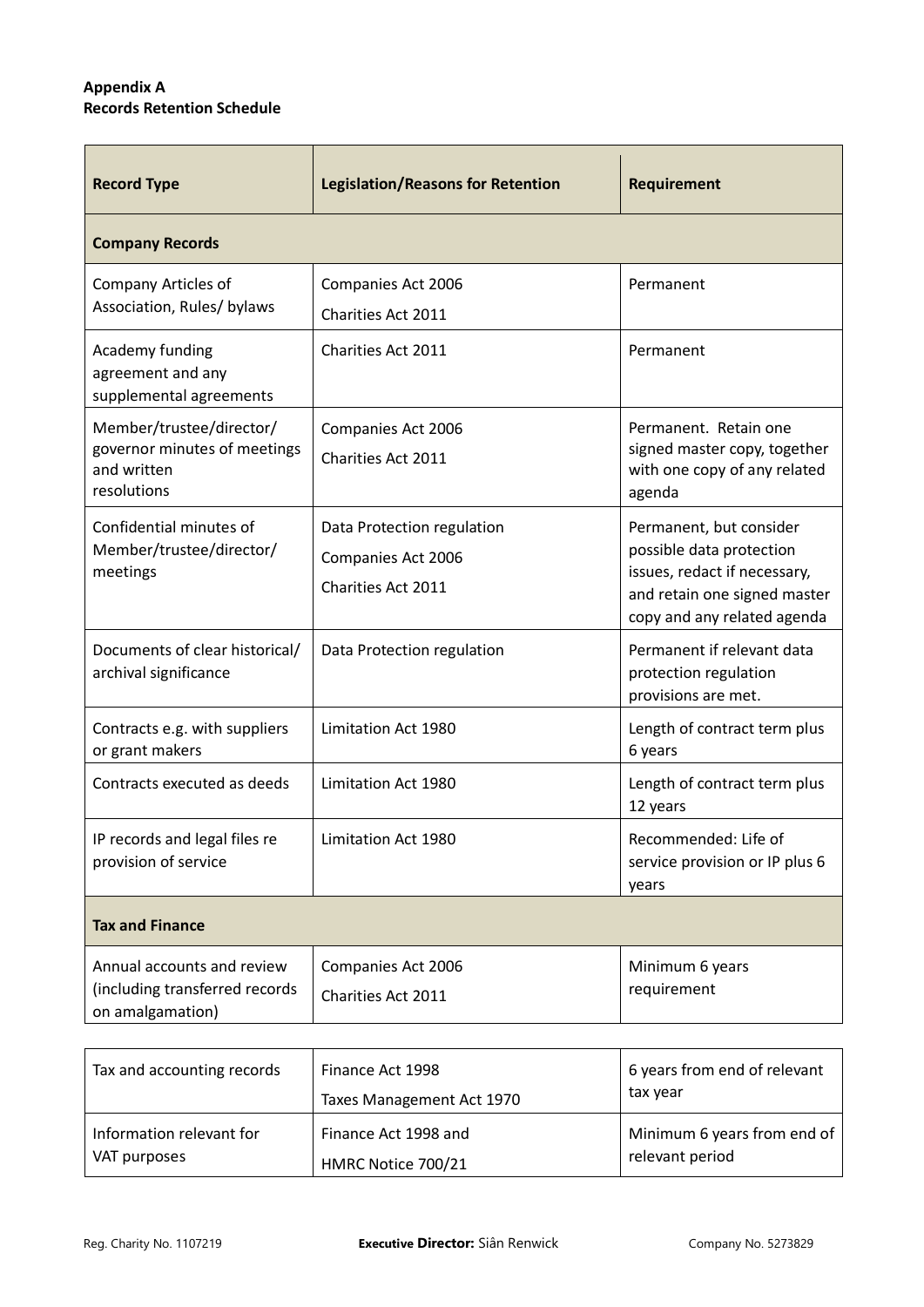| Banking records/receipts<br>book/sales ledger                                  | Companies Act 2006<br>Charities Act 2011                                                                                                  | 6 years from transaction                                                                                                                                                                                                                                                 |
|--------------------------------------------------------------------------------|-------------------------------------------------------------------------------------------------------------------------------------------|--------------------------------------------------------------------------------------------------------------------------------------------------------------------------------------------------------------------------------------------------------------------------|
| <b>Employee/Administration</b>                                                 |                                                                                                                                           |                                                                                                                                                                                                                                                                          |
| Payroll/Employee/<br>Income Tax and NI records:<br>P45; P6; PIID; P60, etc.    | Taxes Management Act 1970 / IT (PAYE)<br>Regulations                                                                                      | 6 years from end of current<br>year                                                                                                                                                                                                                                      |
| Maternity pay                                                                  | <b>Statutory Maternity Pay Regulations</b>                                                                                                | 3 years after the end of the<br>tax year                                                                                                                                                                                                                                 |
| Sick pay                                                                       | <b>Statutory Sick Pay</b><br>(General) Regulations                                                                                        | 3 years after the end of the<br>tax year                                                                                                                                                                                                                                 |
| National Minimum wage<br>records                                               | National Minimum Wage Act                                                                                                                 | 3 years after the end of the<br>tax year                                                                                                                                                                                                                                 |
| Pension scheme and member<br>records                                           | The Pensions Regulator                                                                                                                    | 6 years from the automatic<br>enrolment staging date                                                                                                                                                                                                                     |
| Foreign national ID documents                                                  | Immigration (Restrictions on<br>Employment) Order 2007                                                                                    | Minimum 2 years from end of<br>employment                                                                                                                                                                                                                                |
|                                                                                | Independent School<br><b>Standards Regulations</b>                                                                                        |                                                                                                                                                                                                                                                                          |
| HR files and training records                                                  | Limitation Act 1970 and Data Protection<br>regulation                                                                                     | Maximum 6 years from end of<br>employment                                                                                                                                                                                                                                |
| Records re: working time                                                       | Working Time Regulations 1998 as<br>amended                                                                                               | 2 years                                                                                                                                                                                                                                                                  |
| Job applications (CVs and<br>related materials re:<br>unsuccessful applicants) | <b>ICO Employment Practices</b><br>Code (Recruitment &<br>Selection) Disability<br>Discrimination Act 1995 &<br>Race Relations Act 1976   | Recommended: 6-12 months<br>from your notification of<br>outcome of application                                                                                                                                                                                          |
| Pre-employment/volunteer<br>vetting                                            | ICO Employment Practice Code<br>Independent School<br><b>Standards Regulations</b>                                                        | 6 months                                                                                                                                                                                                                                                                 |
| Disclosure & Barring Service<br>checks                                         | Single Central Record Requirements under<br>Part 4 of the Schedule to the Education<br>(Independent School Standards)<br>Regulations 2014 | DBS Code of Practice permits<br>them to retain the following<br>details: the date of issue of<br>the certificate; the name of<br>the subject; the type of<br>certificate requested; the<br>position for which the<br>certificate was requested; the<br>unique reference. |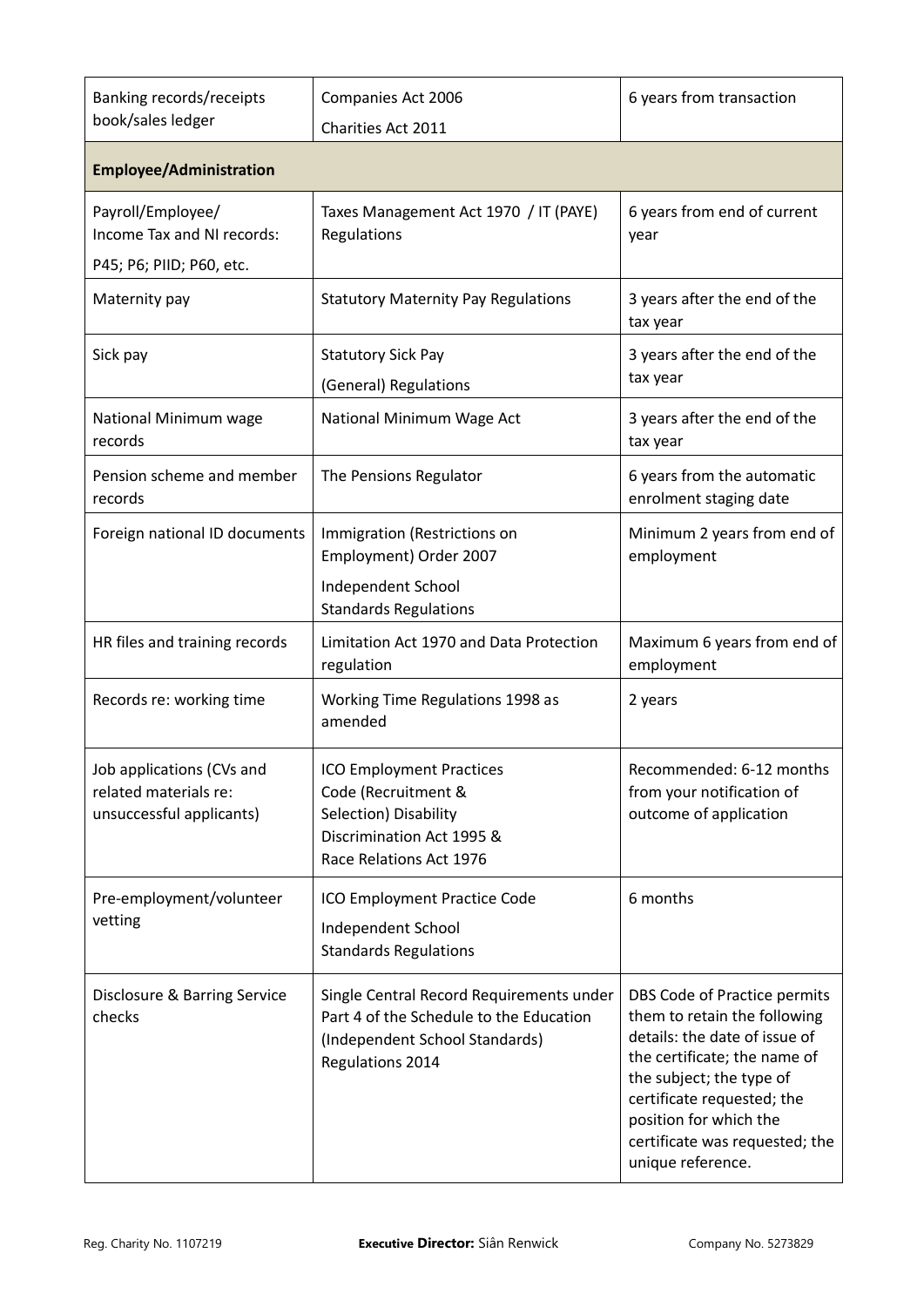|  | If copy is kept, not to be<br>retained beyond 6 months |
|--|--------------------------------------------------------|
|  |                                                        |

| Volunteer records                                                             |                                                                                    | Assessment required to<br>decide on retention period<br>taking account of risk (e.g.<br>safeguarding re: work with<br>children)                                              |
|-------------------------------------------------------------------------------|------------------------------------------------------------------------------------|------------------------------------------------------------------------------------------------------------------------------------------------------------------------------|
| <b>Insurance</b>                                                              |                                                                                    |                                                                                                                                                                              |
| Employer's Liability Insurance                                                | Employers' Liability<br>(Compulsory Insurance<br>Regulation) 1998                  | 40 years                                                                                                                                                                     |
| Policies                                                                      | Commercial                                                                         | 3 years after lapse                                                                                                                                                          |
| Claims correspondence                                                         | Commercial                                                                         | 3 years after settlement                                                                                                                                                     |
| <b>Health &amp; Safety/Medical</b>                                            |                                                                                    |                                                                                                                                                                              |
| General records                                                               | Limitation Act 1970                                                                | Minimum 3 years                                                                                                                                                              |
| Records re: work with<br>hazardous substances                                 | <b>Control of Hazardous</b><br><b>Substances to Health</b><br>Regulations 2002     |                                                                                                                                                                              |
| Accident books/records and<br>reports                                         | Reporting of Injuries<br>Diseases and Dangerous Occurrences<br>Regulations<br>1995 | 3 years after last entry or end<br>of investigation                                                                                                                          |
| <b>Medical Scheme</b><br>documentation                                        | Commercial                                                                         | Permanent unless personal<br>data is included                                                                                                                                |
| <b>Premises/Property</b>                                                      |                                                                                    |                                                                                                                                                                              |
| Original title deeds                                                          |                                                                                    | Permanent / to disposal of<br>property                                                                                                                                       |
| Leases                                                                        | Limitation Act 1980                                                                | 12 years after lease has<br>expired                                                                                                                                          |
| Building records, plans,<br>consents and certification and<br>warranties etc. | Limitations Act 1980                                                               | 6 years after disposal or<br>permanent if of historical /<br>archival interest. Carry out<br>review re: longer retention,<br>e.g. if possible actions against<br>contractors |